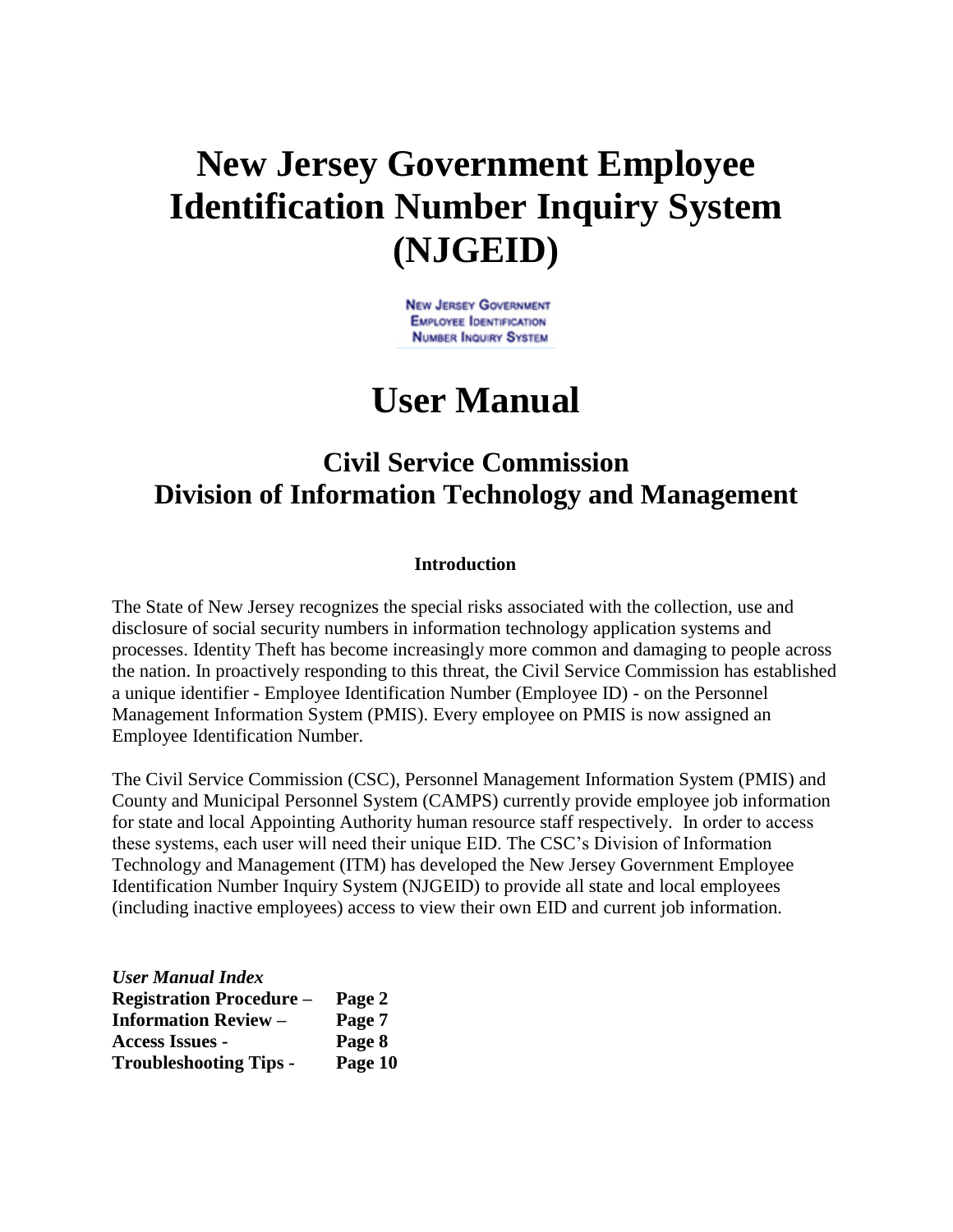#### **Registration Procedure**

If you are a NJ State or Local employee (active and inactive), you must register before you can access the system. Please follow the procedures shown below to register.

Open Internet Explorer and access the following web site:

<https://info.csc.state.nj.us/NJGEID/>

 $\mathbb{Z}^2$ 

Ġ,

**NEW JERSEY GOVERNMENT** Or click on the icon **EMPLOYEE IDENTIFICATION**<br>
NUMBER INQUIRY SYSTEM from the CSC homepage.

In the "User Login Page", click on the Not registered? link below the Submit button.

| NJ CSC<br>New Jersey Government Employee<br><b>Identification Number Inquiry System</b> |                                                                                                |
|-----------------------------------------------------------------------------------------|------------------------------------------------------------------------------------------------|
| <b>User Login:</b><br>Password:                                                         | <b>User Manual</b>                                                                             |
|                                                                                         | Submit<br>Not registered?<br>Forgot your Login ID or Password?<br><b>Trouble Shooting Tips</b> |

You will be directed to the "Set Up Access" page. Please follow the instructions on the right (under "All Steps"). Add the last 4 digits of your SSN, your Date of Birth (mm/dd/yyyy) and your last name. Click the Next button.

|                                                          |                                                                                                        | <b>User Manual</b>                                                                                              |
|----------------------------------------------------------|--------------------------------------------------------------------------------------------------------|-----------------------------------------------------------------------------------------------------------------|
| Set Up Access - Verify Your Identity (Step 1 of 3)       |                                                                                                        | <b>All Steps</b>                                                                                                |
| All fields are required.                                 |                                                                                                        | Step 1:<br><b>Verify Your Identity</b>                                                                          |
| Last four digits of SSN:<br>Date of Birth:<br>Last Name: | $XXX - XX -$<br>[Month]<br>$[Year]$ $\rightarrow$<br>$\blacktriangledown$ [Day] $\blacktriangledown$ ] | Step 2:<br>Select User ID, Password, and<br>Setup Security Features<br>Step 3:<br>Review and Email Verification |
|                                                          | Next                                                                                                   | Login                                                                                                           |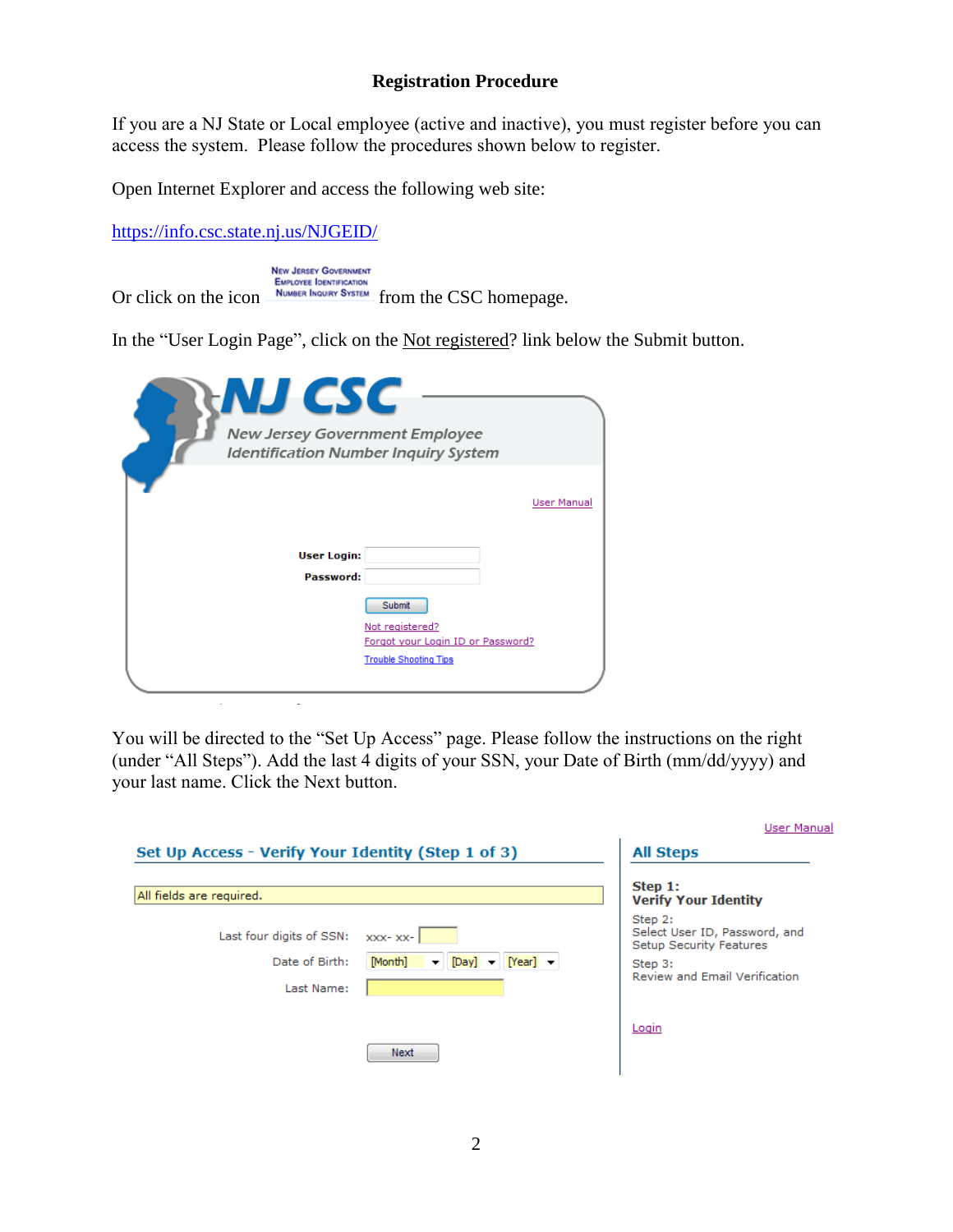You will be directed to Step 2 of the "Set Up Access" page. Select a Login ID (between 6-10 characters) and a password (also 6-10 characters). Provide your email address and retype it to confirm. The system also requires that you answer a security questions for future authentication. Click on the Create Account button, once all required information has been completed.

| Welcome                                                                                                                                                                                                                                                                                                                                                              |                                    |  |                           |                                                                                                                  |
|----------------------------------------------------------------------------------------------------------------------------------------------------------------------------------------------------------------------------------------------------------------------------------------------------------------------------------------------------------------------|------------------------------------|--|---------------------------|------------------------------------------------------------------------------------------------------------------|
| Important: After you create account, a confirmation email will be sent to the<br>email address you provide below. You will need to follow the instructions in the<br>email to continue. If you forget your Logon ID or password in the future, the<br>system will send your Logon ID or password to the email address you provide<br>below. All fields are required. |                                    |  |                           | Step 1:<br>Verify Your Identity<br>Step 2:<br>Select User ID, Password,<br>and Setup Security<br><b>Features</b> |
| Logon ID:                                                                                                                                                                                                                                                                                                                                                            | test123                            |  | (between 6-10 characters) | Step 3:<br>Review and Email Verification                                                                         |
| Password:                                                                                                                                                                                                                                                                                                                                                            |                                    |  | (between 6-10 characters) |                                                                                                                  |
| Retype your Password:                                                                                                                                                                                                                                                                                                                                                |                                    |  |                           |                                                                                                                  |
| Email Address:                                                                                                                                                                                                                                                                                                                                                       | test.smith@test.state.nj.us        |  |                           |                                                                                                                  |
| Retype your Email Address: test.smith@test.state.nj.us                                                                                                                                                                                                                                                                                                               |                                    |  |                           |                                                                                                                  |
| Security Ouestion:                                                                                                                                                                                                                                                                                                                                                   | In what city was your high school? |  |                           |                                                                                                                  |
| Security Answer: test                                                                                                                                                                                                                                                                                                                                                |                                    |  |                           |                                                                                                                  |
| Take a moment to review your sign-up information and be sure it's correct before<br>you click the Create Account button.                                                                                                                                                                                                                                             | Create Account                     |  |                           |                                                                                                                  |

The following screen indicates that you will receive a confirmation email from NJGEID shortly. Please follow the instructions in the email to continue:

| Set Up Access - Email Verification (Step 3 of 3)                                                                                                                                                                                                                                   |                                      |
|------------------------------------------------------------------------------------------------------------------------------------------------------------------------------------------------------------------------------------------------------------------------------------|--------------------------------------|
| You will receive a confirmation email shortly. Please follow the instructions in<br>the email to continue.                                                                                                                                                                         | Login<br><b>Troubleshooting Tips</b> |
| If you do not receive a confirmation email, please check the following:                                                                                                                                                                                                            |                                      |
| • check the Junk email folder for the email sent by NJGEID. Some email<br>client programs automatically put the email sent by the address not listed<br>in your contact in the junk mail folder. If the email is there, move it back<br>to your Inbox and follow the instructions. |                                      |
| . If the email is not in the Junk email folder, it indicates that an invalid email<br>address was entered. Contact your IT personnel to assist you in<br>determining the correct address if needed. Once your email address is<br>verified, please Click here to re-enter.         |                                      |
|                                                                                                                                                                                                                                                                                    |                                      |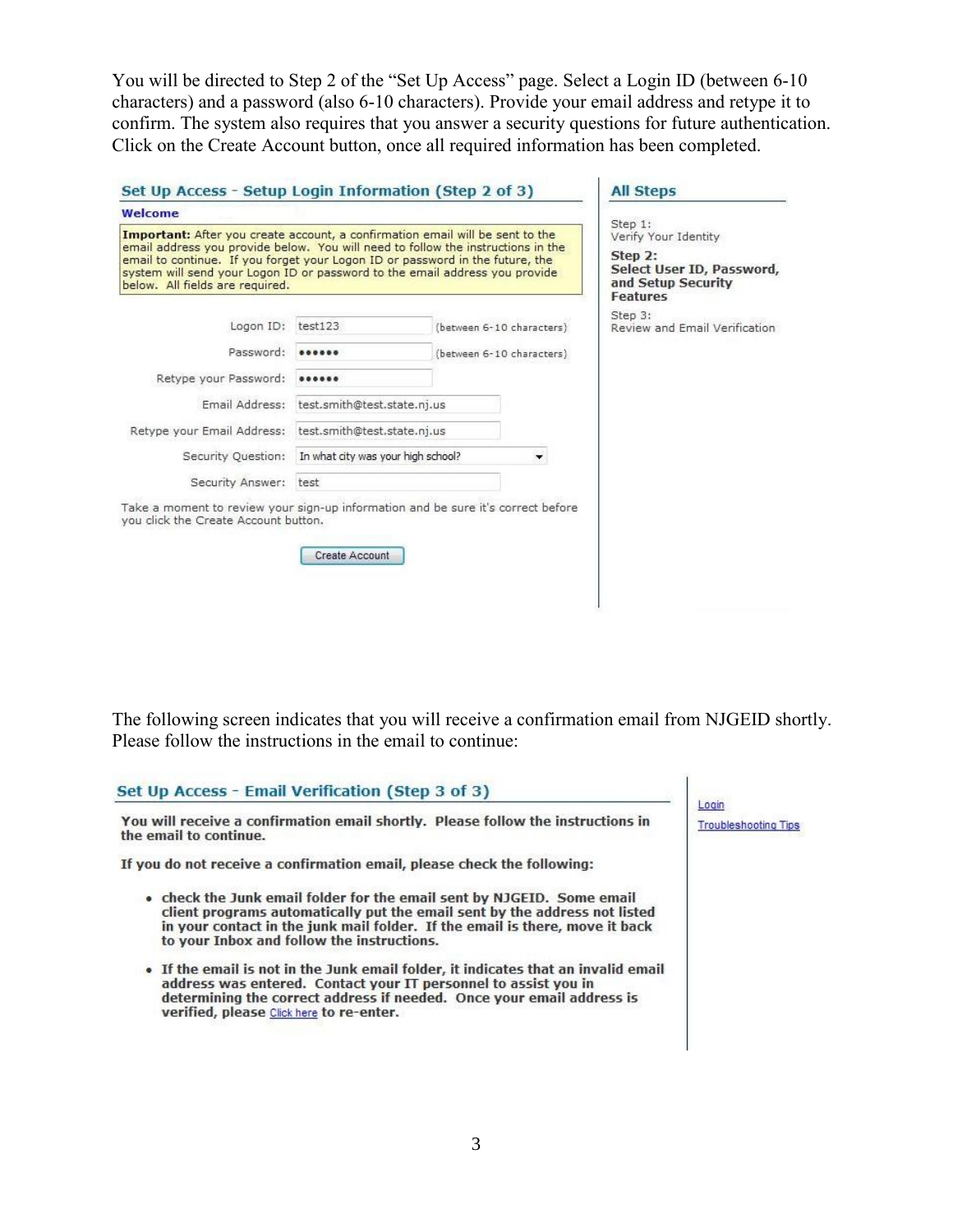The sample email is shown below:

| From:    | <b>NJGEID</b>                                                                         | Sent: Tue 2/3/2009 10:16 AM |
|----------|---------------------------------------------------------------------------------------|-----------------------------|
| To:      | test123                                                                               |                             |
| Cc:      |                                                                                       |                             |
| Subject: | <b>NJGEID Email Confirmation</b>                                                      |                             |
|          | This is an automatically generated email, please do not reply.                        |                             |
|          | You have successfully created your account; please click the following link to login: |                             |

If this link is not clickable, you can copy and paste this link into the web browser.

Once you click on the link in the email, you will be directed to the login page to logon to the system using the Login ID and password that you created during registration process.

| NJ CSC<br>New Jersey Government Employee | <b>Identification Number Inquiry System</b>                      |             |
|------------------------------------------|------------------------------------------------------------------|-------------|
|                                          |                                                                  | User Manual |
| <b>User Login:</b><br>Password:          |                                                                  |             |
|                                          | Submit<br>Not registered?                                        |             |
|                                          | Forgot your Login ID or Password?<br><b>Troubleshooting Tips</b> |             |

Copyright © State of New Jersey Civil Service Commission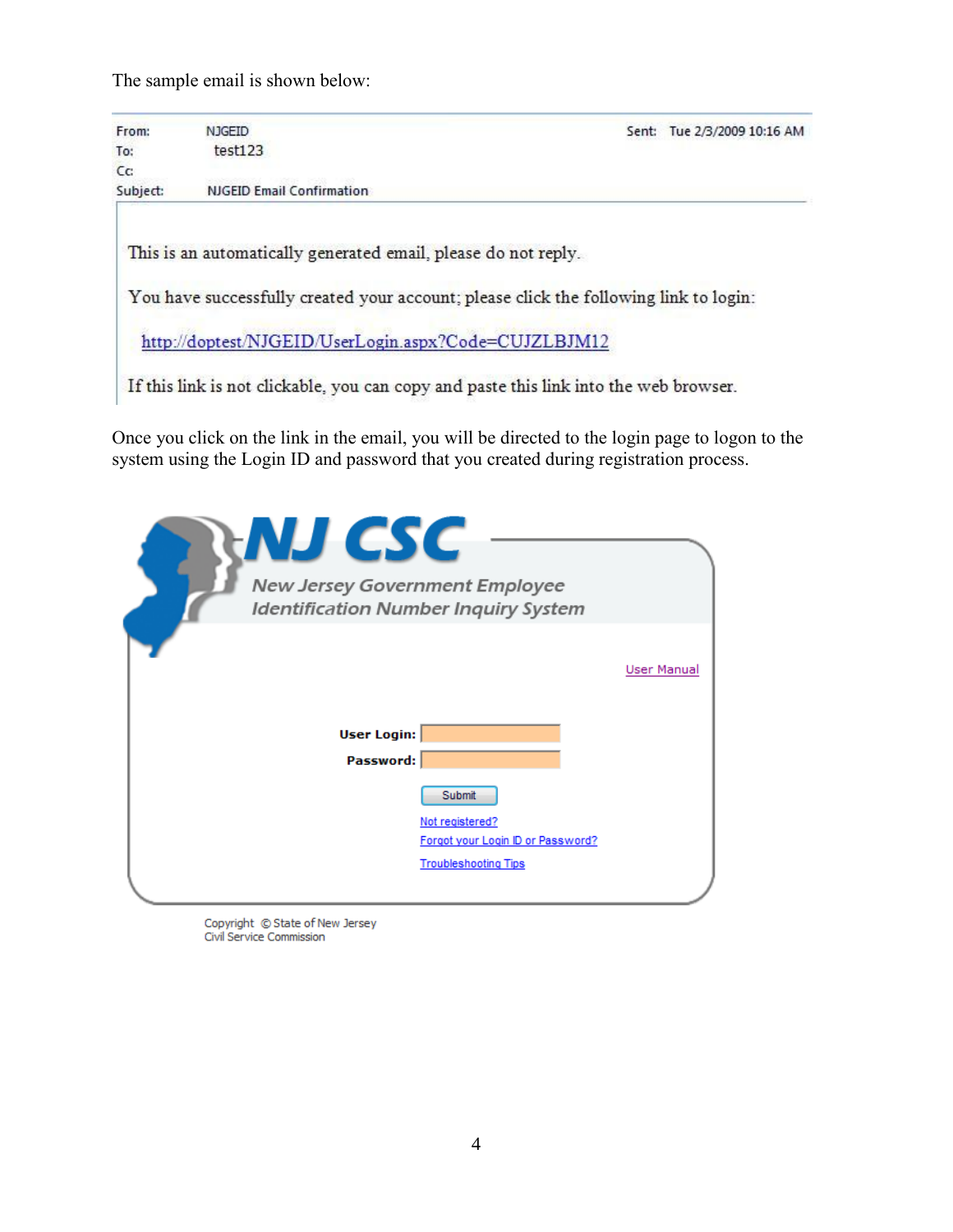**In case you don't receive the confirmation email**, you may go back to the Set Up Access – Email Verification (Step 3 of 3) page to re-enter your email by clicking Click here:

| Set Up Access - Email Verification (Step 3 of 3)                                                                                                                                                                                                                                   | Login                       |
|------------------------------------------------------------------------------------------------------------------------------------------------------------------------------------------------------------------------------------------------------------------------------------|-----------------------------|
| You will receive a confirmation email shortly. Please follow the instructions in<br>the email to continue.                                                                                                                                                                         | <b>Troubleshooting Tips</b> |
| If you do not receive a confirmation email, please check the following:                                                                                                                                                                                                            |                             |
| • check the Junk email folder for the email sent by NJGEID. Some email<br>client programs automatically put the email sent by the address not listed<br>in your contact in the junk mail folder. If the email is there, move it back to<br>your Inbox and follow the instructions. |                             |
| • If the email is not in the Junk email folder, it indicates that an invalid email<br>address was entered. Contact your IT personnel to assist you in<br>determining the correct address if needed. Once your email address is<br>verified, please Click here to re-enter.         |                             |
| Important: Please re-enter your email address and click 'Send'.                                                                                                                                                                                                                    |                             |
| Send<br>Email Address: test.smith@test.state.nj.us                                                                                                                                                                                                                                 |                             |

You will see the following screen after you click on Send button:

#### Set Up Access - Email Verification (Step 3 of 3)

You will receive a confirmation email shortly. Please follow the instructions in the email to continue.

If you do not receive a confirmation email, please check the following:

- . Check the Junk email folder for the email sent by NJGEID. Some email client programs automatically put the email sent by the address not listed in your contact in the junk mail folder. If the email is there, move it back to your Inbox and follow the instructions.
- . If the email is not in the Junk email folder, please Click here to get assistance from NJGEID staff.

If you still don't receive a confirmation email, you can click Click here from the Email Verification page (as shown above). Please complete the information required in the form and then click the Submit button. The information will be sent to CSC.

Login **Troubleshooting Tips**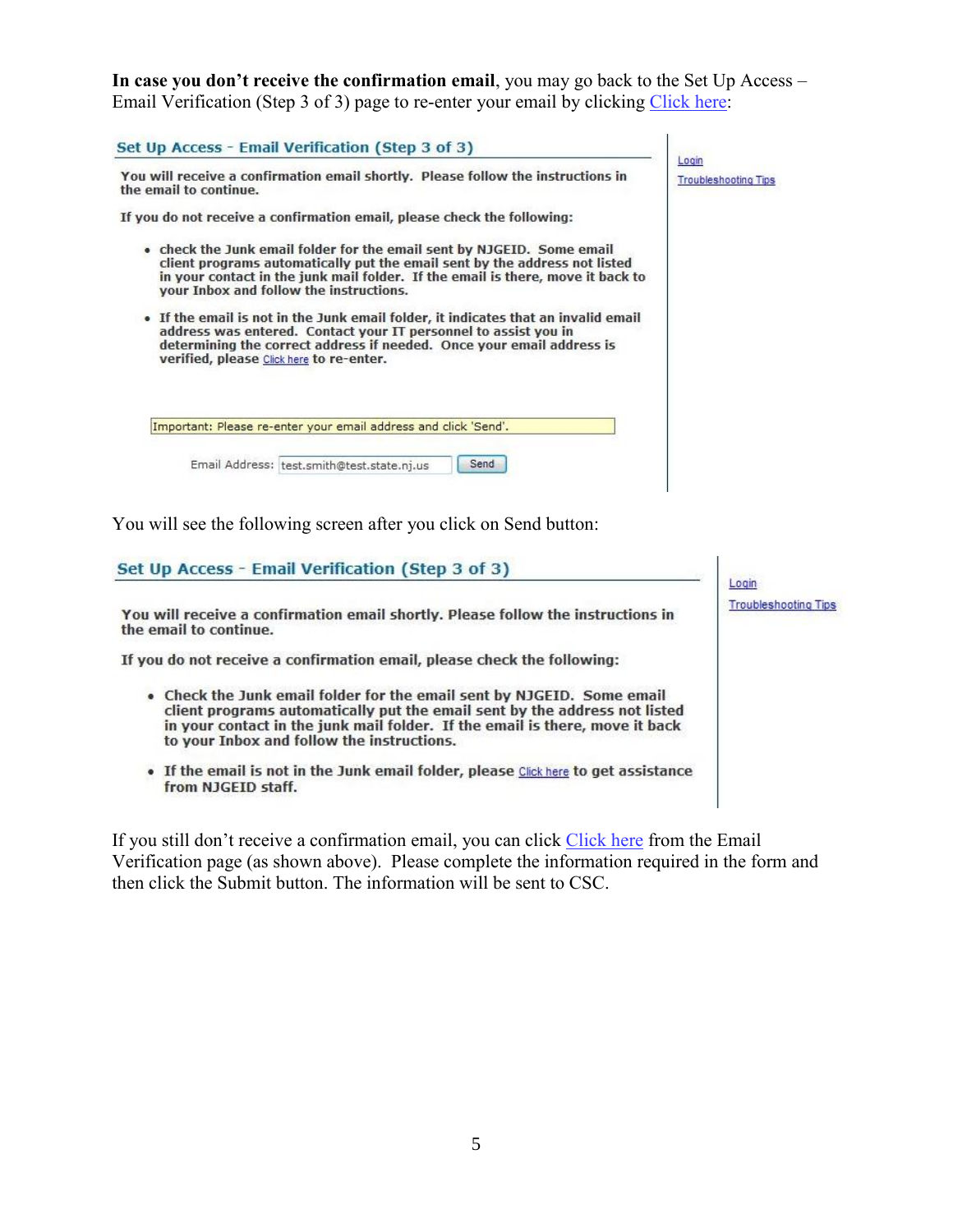



| User Manual |
|-------------|
|             |

Please fill out the form below and click the Submit button. The required fields are marked with \*. The more information you provide, the better we can assist you.

| *First Name: test          |                                                                             |
|----------------------------|-----------------------------------------------------------------------------|
| *Last Name: test           |                                                                             |
| *Your e-mail Address:      |                                                                             |
| Phone Number:              |                                                                             |
| Your Last 4 Digits of SSN: |                                                                             |
| Your Birth Date: [Month]   | $\blacktriangledown$ [Day] $\blacktriangledown$ [Year] $\blacktriangledown$ |

\* Please provide as much information as possible regarding the problem you are having in accessing the system. List any errors or messages that you receive so that we can better assist you. Refer to the Troubleshooting Tips to guide you through the common access issues.

|  |  |  | $\sim$ |
|--|--|--|--------|

Once CSC receives this information, the sender will be contacted and assisted on how to access the system.

**If confirmation email is received but link not clicked** and the email is deleted, you may go back to the login page and login to the system using the ID and password you created during the registration. You will receive the following page:

|                                                                                                                                                                                      |                                      | User Manual |
|--------------------------------------------------------------------------------------------------------------------------------------------------------------------------------------|--------------------------------------|-------------|
| <b>Continue Registration</b>                                                                                                                                                         |                                      |             |
| You need to follow the instructions in the NJGEID email sent to you shortly after<br>you entered the registration information. Please check your mailbox to<br>complete the process. | Loqin<br><b>Troubleshooting Tips</b> |             |
| If you do not see the confirmation email sent by NJGEID, please Click here to re-<br>enter your email address. We will resend a confirmation email shortly.                          |                                      |             |
| Simply click on Click here to re-enter your email address and click send:                                                                                                            |                                      |             |
| Important: Please re-enter your email address and click 'Send'.                                                                                                                      |                                      |             |

Follow the instruction when you receive the confirmation email as shown above in page 4.

Email Address: test.smith@test.state.nj.us

Send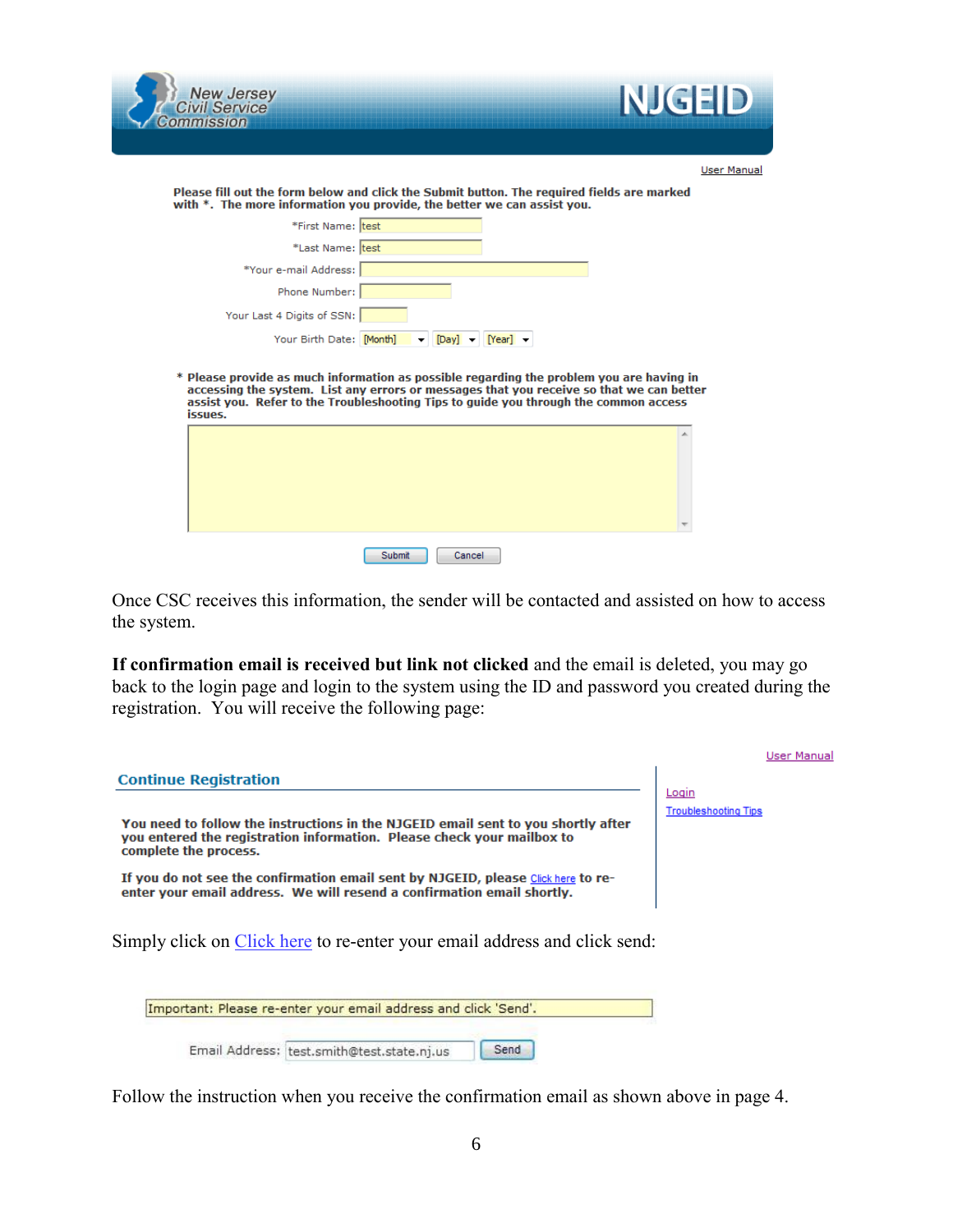#### **Information Review**

Once you logon, you will be able to view your Employee Identification Number and your Job Information.

|                                 |                    | <b>EMPLOYEE IDENTIFICATION NUMBER: SAMPLE-EID</b> |
|---------------------------------|--------------------|---------------------------------------------------|
| <b>Employee Job Information</b> |                    |                                                   |
| <b>Personal Information</b>     |                    |                                                   |
| Employee ID:                    | SAMPLE-EID         | Essential Employee:                               |
| Employee SSN:                   | XXX-XX-5397        | Education Code:                                   |
| Employee Name:                  | <b>SAMPLE NAME</b> | License Code:                                     |
| Birth Date:                     |                    | Veteran Status:                                   |
| Ethnic Code:                    |                    | Residency Code:                                   |
| Gender:                         |                    | Employee Status:                                  |
| Location Code:                  |                    |                                                   |

An employee that has held both State and Local Government jobs will be prompted with selection option buttons for either Local or State employment record viewing.



An employee with multiple Local Government jobs will be prompted with selection option buttons to choose the appropriate Local position.

|   | Select Job Title Code | <b>Title Name</b> | Status Type | Perm Appt  | Appt Date | Department Name | Job<br><b>Status</b> |
|---|-----------------------|-------------------|-------------|------------|-----------|-----------------|----------------------|
|   | <b>SAMPLE</b>         | <b>SAMPLE</b>     |             | RAP        |           |                 | Α                    |
|   |                       |                   |             |            |           |                 |                      |
| 2 | <b>SAMPLE</b>         | <b>SAMPLE</b>     | $\vee$      | RAO        |           |                 | А                    |
| 3 | <b>SAMPLE</b>         | <b>SAMPLE</b>     | N           | <b>RAO</b> |           |                 | ï                    |

When you've finished reviewing your information, please logoff of the system.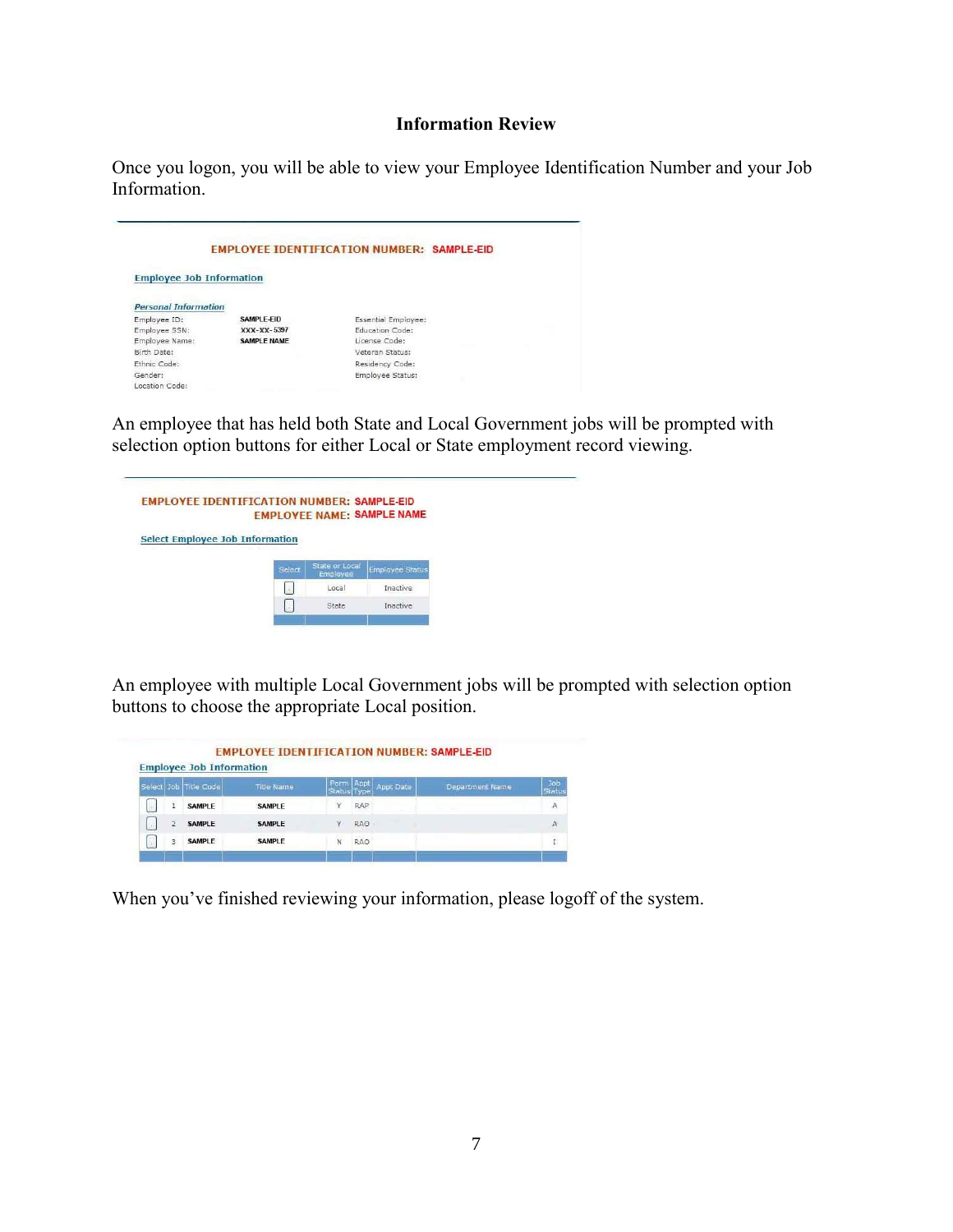#### **Access Issues**

If the system cannot find a match with the information you provided with our database records, you will receive an error message. Please review if the information that you typed is correct.

| Set Up Access - Verify Your Identity (Step 1 of 3)                                                                                                                                                                                                                                                                                       | <b>All Steps</b>                                                                   |  |
|------------------------------------------------------------------------------------------------------------------------------------------------------------------------------------------------------------------------------------------------------------------------------------------------------------------------------------------|------------------------------------------------------------------------------------|--|
| There is no match found in our database. It is possible that the<br>database contains incorrect information. Check with your department's<br>HR office to verify your employment record. Your department's HR<br>personnel needs to make corrections in PMIS on any incorrect<br>information (such as SSN, date of birth, or last name). | Step 1:<br><b>Verify Your Identity</b><br>Step 2:<br>Select User ID, Password, and |  |
| All fields are required.                                                                                                                                                                                                                                                                                                                 | Setup Security Features                                                            |  |
| Last four digits of SSN: $xxxx - xx - 1111$<br>Date of Birth: January<br>$\blacktriangledown$ 1982 $\blacktriangledown$<br>$\overline{v}$ 01<br>Last Name: test                                                                                                                                                                          | Step 3:<br>Review and Email Verification<br>Login                                  |  |
| Next                                                                                                                                                                                                                                                                                                                                     |                                                                                    |  |

If there is duplicate information or the DOB is not found in our database, the user needs to contact CSC by clicking here:

| Set Up Access - Verify Your Identity (Step 1 of 3)                | <b>All Steps</b><br>Step 1:                                         |  |
|-------------------------------------------------------------------|---------------------------------------------------------------------|--|
| Verification cannot be confirmed. Please contact CSC, click here. |                                                                     |  |
| All fields are required.                                          | <b>Verify Your Identity</b>                                         |  |
| Last four digits of SSN: xxx-xx- 1111                             | Step 2:<br>Select User ID, Password, and<br>Setup Security Features |  |
| Date of Birth: January<br>$1982$ $\rightarrow$<br>$-04$           | Step 3:<br><b>Review and Email Verification</b>                     |  |
| Last Name: test                                                   |                                                                     |  |
|                                                                   | Login                                                               |  |
| Next                                                              |                                                                     |  |
|                                                                   |                                                                     |  |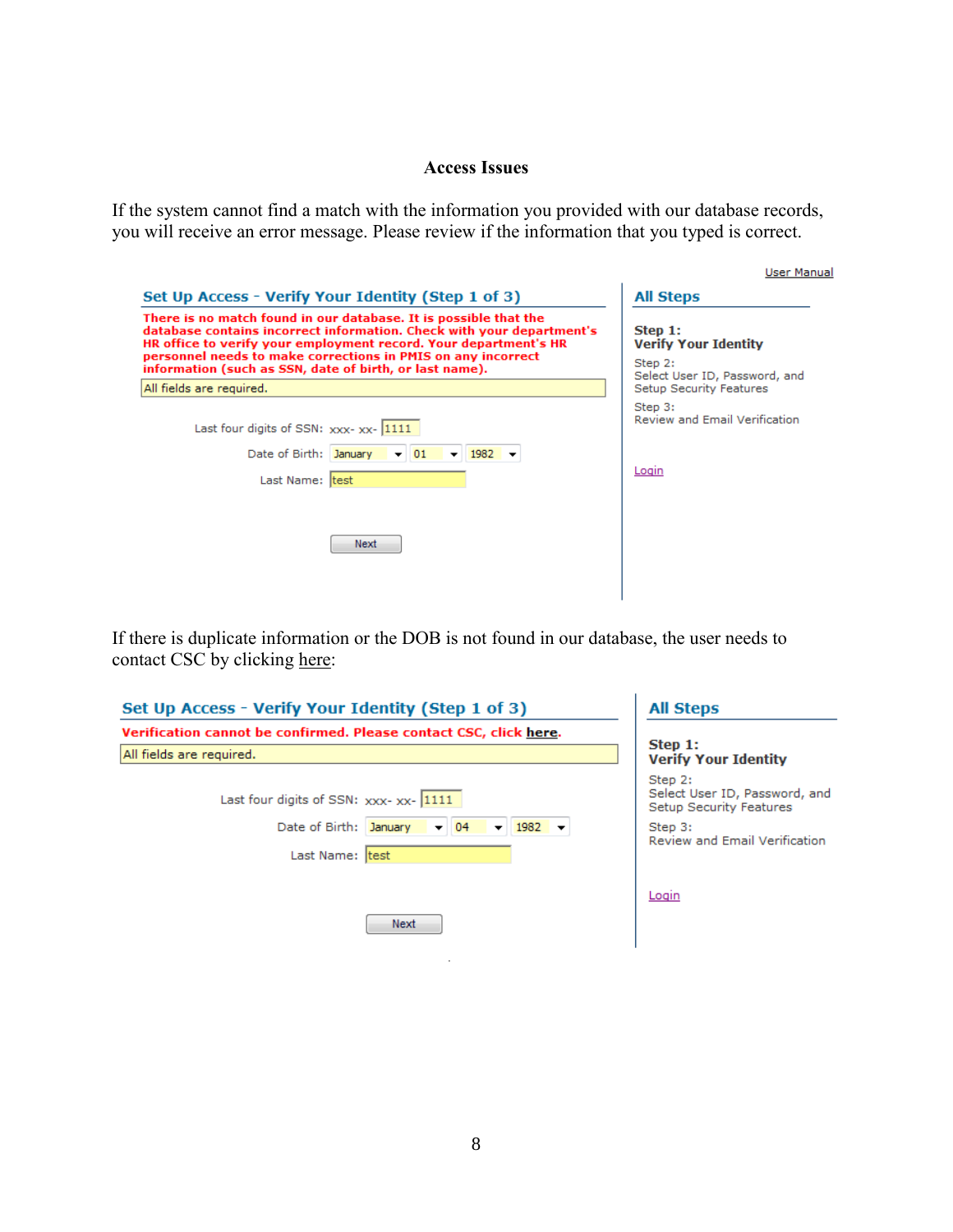You will be directed to a request form. Please complete the information required in the form and then click the "Submit" button. The information will be sent to CSC.

| <b>NJ CSC</b><br>New Jersey Government Employee<br><b>Identification Number Inquiry System</b> |             |  |  |  |
|------------------------------------------------------------------------------------------------|-------------|--|--|--|
| All fields are Required.                                                                       | User Manual |  |  |  |
| First Name:<br>Last Name:                                                                      |             |  |  |  |
| Your e-mail Address:                                                                           |             |  |  |  |
| Your Last 4 Digits of SSN:                                                                     |             |  |  |  |
| Date of Birth: January<br>04<br>1982                                                           |             |  |  |  |
| Submit<br>Cancel                                                                               |             |  |  |  |
|                                                                                                |             |  |  |  |

Copyright © State of New Jersey Civil Service Commission

Once CSC receives this information, the database will be corrected and the user will be informed by email on how to access the system. Users may need to re-register for the ID to be activated.